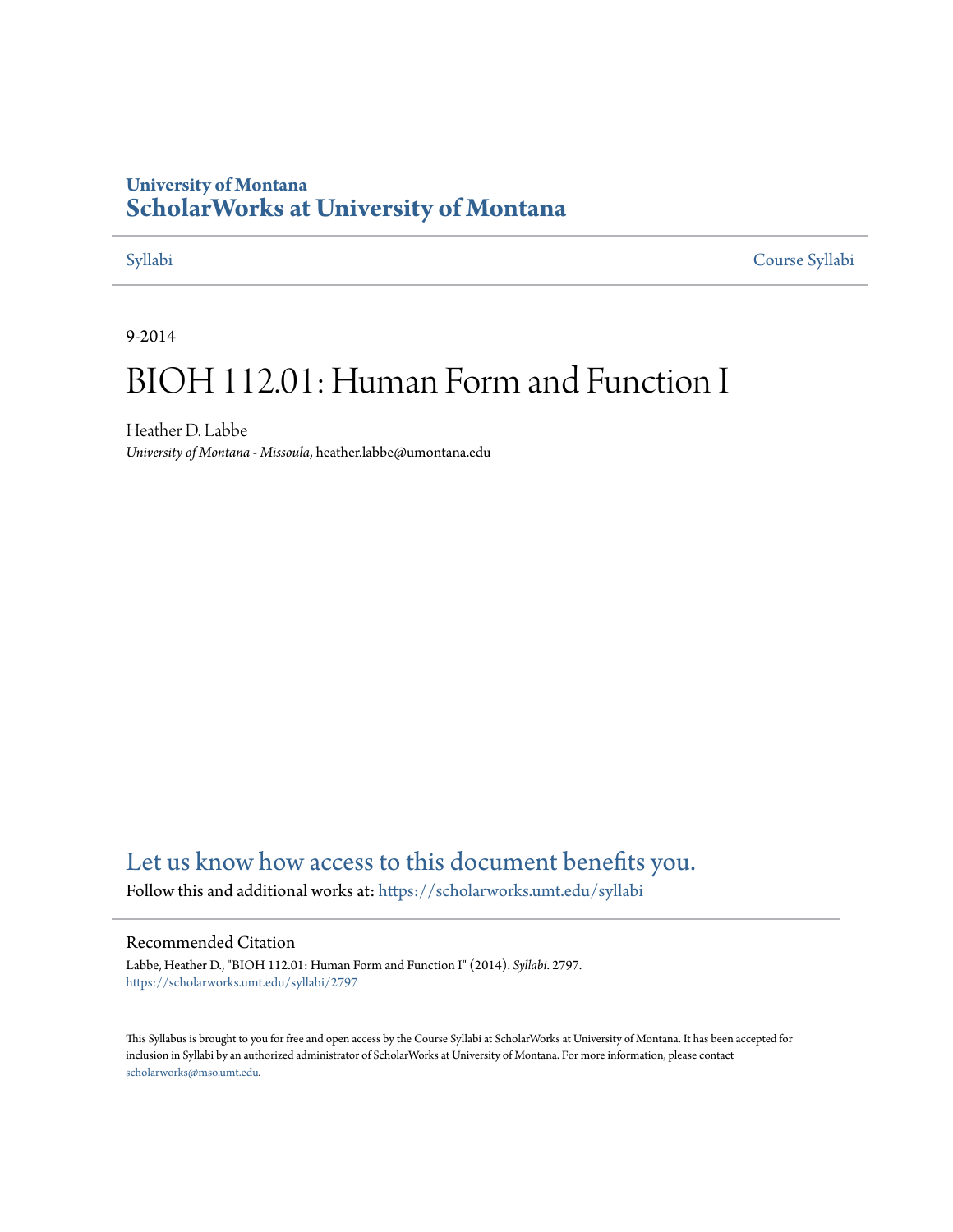# **BIOH** *112 -* **Human Form and Function I**

Course Meeting Times: Tuesdays and Thursdays 3:4Q-5pm, NULH

Instructor: Heather Labbe 243-5436 heather.labbe@mso.umt.edu

Office Hours: Tuesdays 9:10-11am, ISB 103A and by appointment

Course Online Supplement: All lectures, assignments, and info regarding participation opportunities will be posted on the course Learning Management System (LMS), Moodle: http://umonline.umt.edu/

# Text: Anatomy and Physiology: From Science to Life. Jenkins and Tortora, 3rd edition -required

• WileyPlus is the publisher generated online content for the course. If you bought your text from the UM bookstore the book will include a registration code for this content. It may also be purchased as a standalone product and does include an e-version of the above required text. If you wish to ONLY purchase WileyPlus and are comfortable having a digital version of the required text you may do so by following the instructions here: http://edugen.wileyplus.com/edugen/class/cls408720/ -recommended

# General Course Learning Goals:

- Develop a vocabulary of appropriate terminology to effectively communicate information related to anatomy and physiology.
- Recognize the anatomical structures and explain the physiological functions of body systems.
- Recognize and explain the principle of homeostasis and the use of feedback loops to control physiological systems in the human body.
- Use anatomical knowledge to predict physiological consequences, and use knowledge of function to predict the features of anatomical structures.
- Recognize and explain the interrelationships within and between anatomical and physiological systems of the human body.
- Synthesize ideas to make a connection between knowledge of anatomy and physiology and real-world situations, including healthy lifestyle decisions and homeostatic imbalances.
- Interpret graphs of anatomical and physioiogical data.
- Approach and examine issues related to anatomy and physiology from an evidence-based perspective.

### General Course Learning Outcomes:

- Demonstrate practical knowledge of human gross and microscopic anatomy.
- Identify structures in the body and their interrelationship with other structures,
- Describe development, regeneration, normal function of body systems.
- From observations of A&P status, interpret observations & predict consequences to homeostatsis.
- Demonstrate understanding of chemical and biological principles and knowledge that serve as the foundation for understanding of human anatomy & physiology.
- Employ the scientific process for understanding principles of anatomy & physiology.
- Evaluate scientific value of new A&P observations & data.
- Describe energy-transfer processes in human body & predict consequences of interrupted or pathologic energy transfer.
- Describe cellular processes governing development, growth, & normal function of the human body.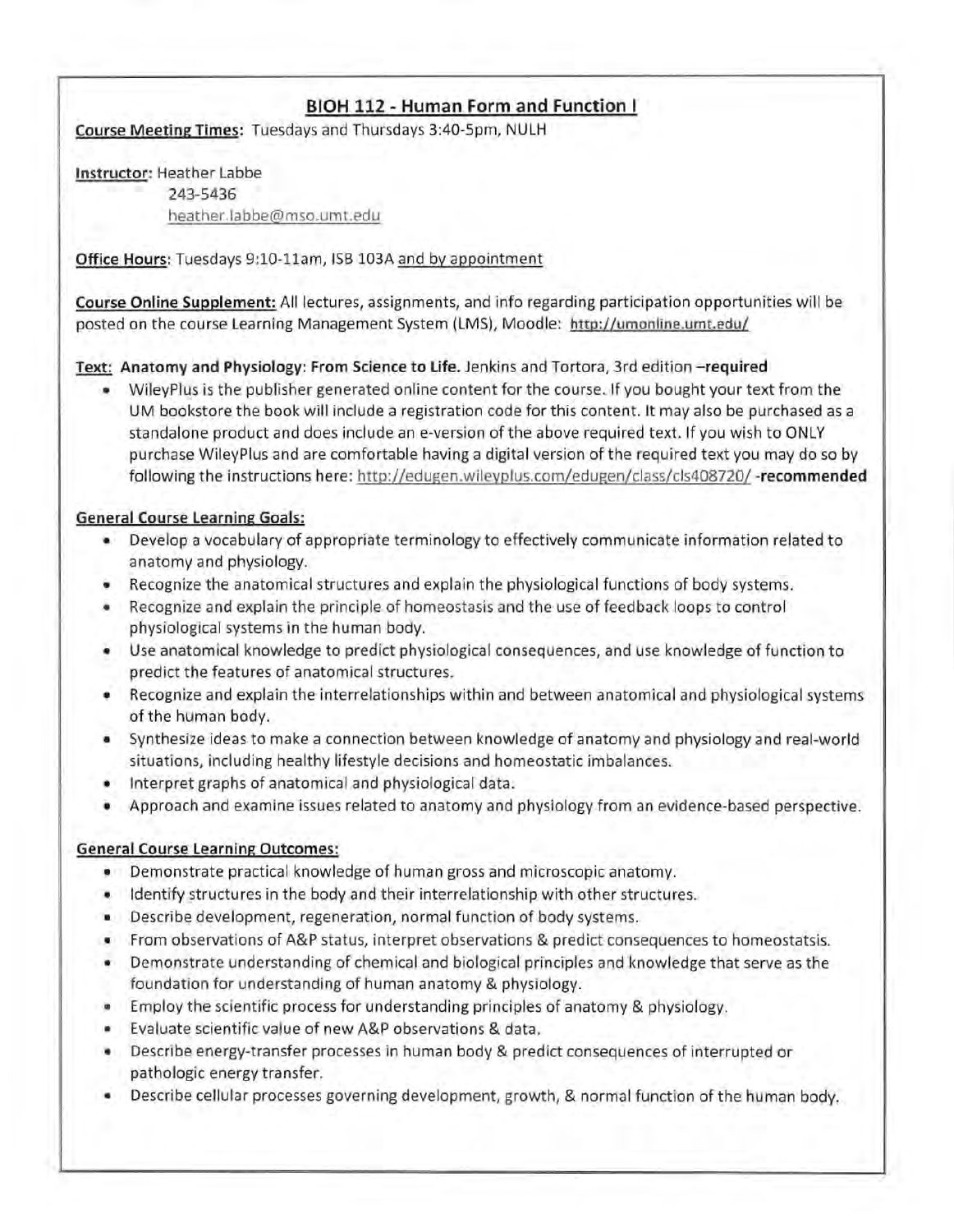**Chapter section specific learning outcomes are provided in the lecture powerpoints, text, and embedded within the online publisher's content (WileyPlus)**

| Date  | <b>Topic</b>                                                        | <b>Required Reading</b>                       |
|-------|---------------------------------------------------------------------|-----------------------------------------------|
| 8/26  | <b>Course Policies</b><br><b>Introduction to Resources</b>          | Course P&P handout                            |
| 8/28  | The Human Body, An Orientation                                      | JT: Ch1 sections 1.1-1.7                      |
| 9/2   | The Human Body, An Orientation                                      | JT: Ch1 sections 1.1-1.7                      |
| 9/4   | Chemical Level of Organization                                      | JT: Ch2 sections 2.1-2.10                     |
| 9/9   | Chemical Level of Organization                                      | JT: Ch2 sections 2.1-2.10                     |
| 9/11  | Cellular Level of Organization                                      | JT: Ch3 sections 3.1-3.7                      |
| 9/16  | Cellular Level of Organization                                      | JT: Ch3 sections 3.1-3.7                      |
| 9/18  | <b>Tissue: The Living Fabric</b><br><b>Assignment #1 Due Today</b>  | JT: Ch4 sections 4.1-4.9                      |
| 9/23  | Tissue: The Living Fabric                                           | JT: Ch4 sections 4.1-4.9                      |
| 9/25  | Tissue: The Living Fabric                                           | JT: Ch4 sections 4.1-4.9                      |
| 9/30  | The Integumentary System                                            | JT: Ch5 sections 5.1-5.8                      |
| 10/2  | Exam #1                                                             |                                               |
| 10/7  | Introduction to the Skeletal System                                 | JT: Ch6 sections 6.1-6.9                      |
| 10/9  | The Axial Skeleton                                                  | JT: Ch7 sections 7.1-7.10                     |
| 10/14 | The Appendicular Skeleton                                           | JT: Ch8 sections 8.1-8.5                      |
| 10/16 | <b>Articulations and Movement</b><br><b>Assignment #2 Due Today</b> | JT: Ch9 sections 9.1-9.7                      |
| 10/21 | Muscles and Muscle Tissue                                           | JT: Ch10 sections 10.1-<br>10.9 and 12.5-12.7 |
| 10/23 | Muscles and Muscle Tissue                                           | JT: Ch10 sections 10.1-<br>10.9 and 12.5-12.7 |

**Tentative Reading Schedule (as we progress through semester- check Moodle for updates)**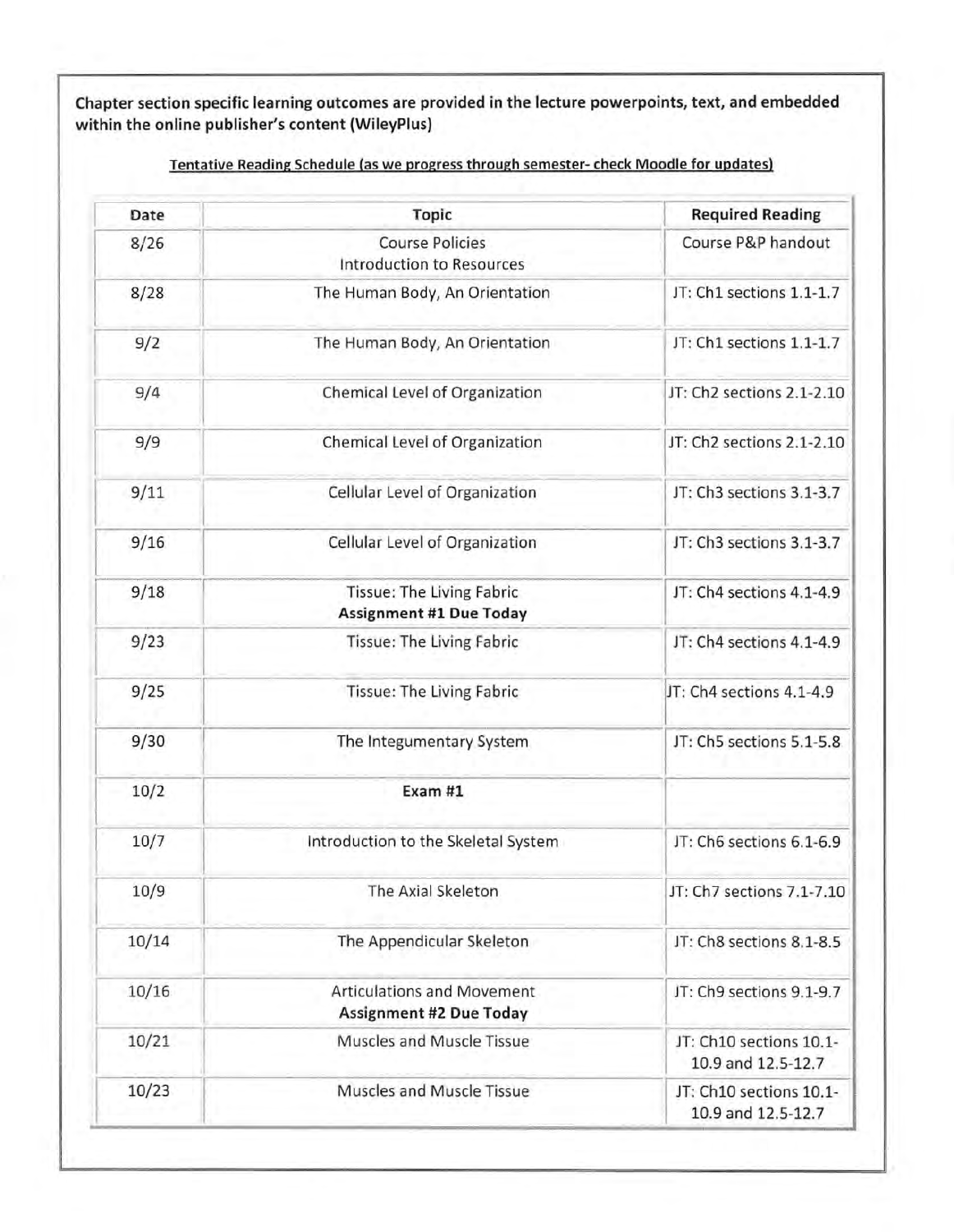| Wednesday<br>12/10 | <b>Final Exam</b>                                                                                       | $(3:20pm - 5:20pm)$                                       |
|--------------------|---------------------------------------------------------------------------------------------------------|-----------------------------------------------------------|
| 12/4               | Peripheral Nervous System-ANS<br><b>Brief intro to Special Senses</b><br><b>Assignment #4 Due Today</b> | JT: Ch14 sections 14.1-<br>14.8, 15.3, 16.3-16.4,<br>16.7 |
| 12/2               | Peripheral Nervous System                                                                               | JT: Ch14 sections 14.1-<br>14.8, 15.3, 16.3-16.4,<br>16.7 |
| 11/27              | <b>Thanksgiving Holiday</b>                                                                             |                                                           |
| 11/25              | Central Nervous System                                                                                  | JT: Ch13 sections 12.1-<br>13.10                          |
| 11/20              | Central Nervous System                                                                                  | JT: Ch13 sections 12.1-<br>13.10                          |
| 11/18              | Central Nervous System                                                                                  | JT: Ch13 sections 12.1-<br>13.10                          |
| 11/13              | Nervous System Fundamentals<br><b>Assignment #3 Due Today</b>                                           | JT: Ch12 sections 12.1-<br>12.10                          |
| 11/11              | Veteran's Day Holiday                                                                                   |                                                           |
| 11/6               | Exam #2                                                                                                 |                                                           |
| 11/4               | <b>Election Day Holiday</b>                                                                             |                                                           |
| 10/30              | The Muscular System                                                                                     | JT: Ch11 sections 11.1-<br>11.5, 11.7-11.9                |
| 10/28              | Muscles and Muscle Tissue                                                                               | JT: Ch10 sections 10.1-<br>10.9 and 12.5-12.7             |

**Assignments:**

There are four, 25 point take home assignments that are due throughout the semester. Assignment assessments are generally based off of a reading, video, or podcast which will be accessible via the Moodle page.

**All assignment assessments will be posted on the Moodie page and must be completed and submitted prior to the due date deadline.**

**No late assessments will be accepted.**

Assignment due dates: **9/1 8/14 10/16/14 11/13/14 12/4/14**